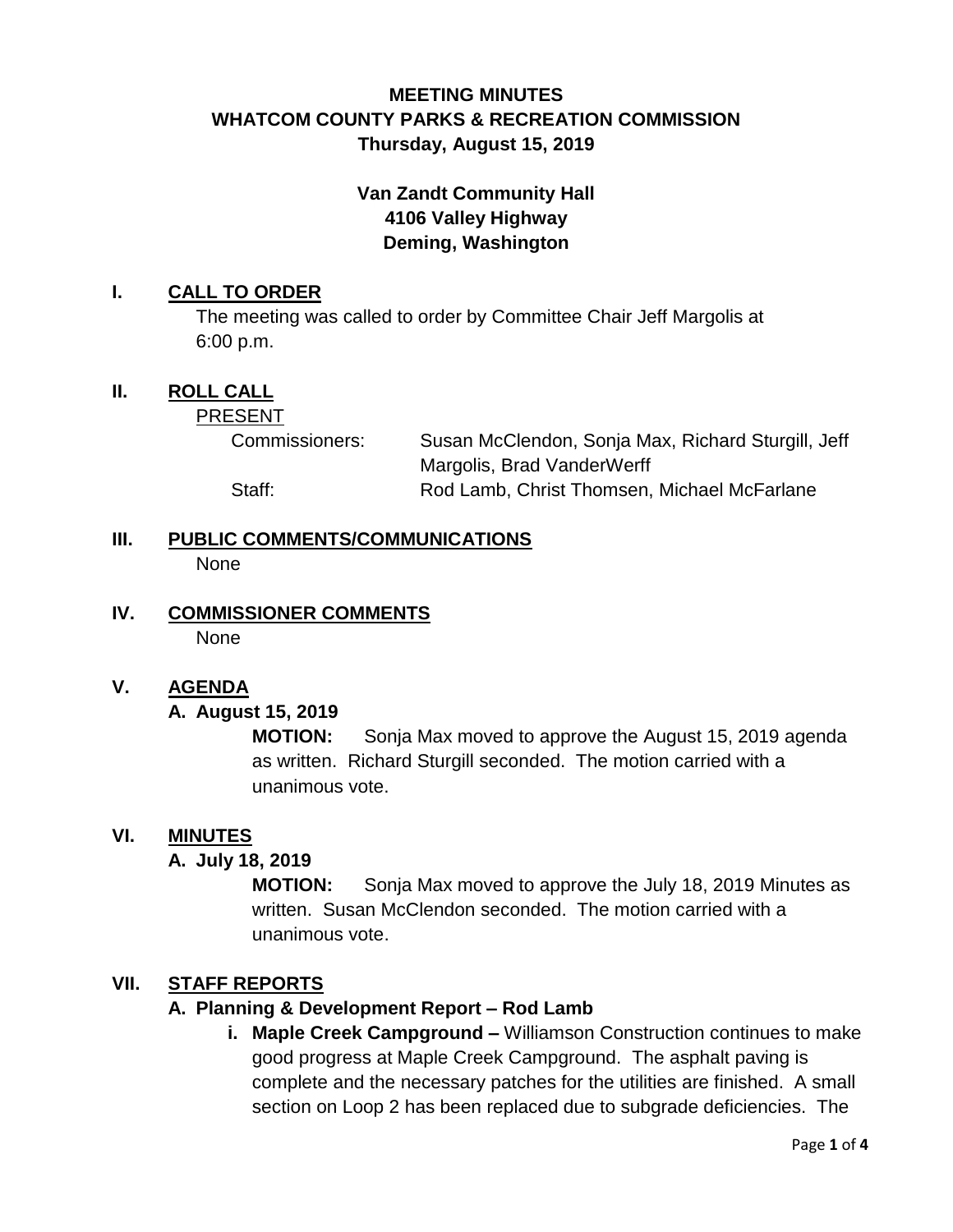last contract work date was scheduled for August  $15<sup>th</sup>$ , but has been changed to August  $27<sup>th</sup>$  to allow the contractor to complete additional work requested by Parks. The Parks crew has mobilized on site to complete trail maintenance and upgrades, trim trees for fire safety, and install campground signage. The first reservations are Friday, August  $30<sup>th</sup>$ . Parks has started reviewing consultant qualifications for the new shower and restroom facility for Red Mountain Campground.

- **ii. South Fork Park –** Parks met on August 5<sup>th</sup> with several tribal representatives and the Department of Natural Resources to review a proposed Hutchison Creek bridge crossing. No agreement was made, as the tribal representatives need to consult with other tribal members before they can provide any comments.
- **iii. Lake Whatcom Park –** Parks is preparing a budget supplemental request for Council to allocate funding for design and engineering services for trailhead improvements at Lake Whatcom Park. The improvements include expanded parking capacity, new flush restroom facilities (septic and well), a picnic shelter, security lighting, signage, pedestrian and circulation improvements, and site furnishings.

## **B. Operations Report – Christ Thomsen**

- **i. Staffing –** The Repair Maintenance III position has been reposted. There were some great candidates from the last posting, but unfortunately they didn't have the carpentry skills necessary for the position. Parks had interviews for the Maintenance Construction Supervisor position last week and one candidate is coming back for a second interview.
- **ii. Silver Lake Community Meeting –** WC Parks had a community meeting at Silver Lake on July 31<sup>st</sup> regarding lake levels and beaver activity. WC Parks applied for and received a five year programmatic maintenance permit from the Department of Fish and Wildlife to manage the water level through beaver dam and beaver population management. Parks also has a permit from Whatcom County Planning & Development Services.
- **iii. Lighthouse Marine Park Playground –** Rod completed his portion of the Lighthouse Marine Park Playground and the Parks crew has moved in to install bike racks, a donated bench, and a new drinking fountain. The crew is currently re-siding the bathrooms and chow hut and will build wind walls at the shelter on the boardwalk later this fall.
- **iv. South Fork Park –** The fence installed last year at South Fork Park received two coats of stain.
- **v. Lake Whatcom Park –** Lake Whatcom Park trail construction is moving along well. The contractor has finished the earthwork and Parks crews will have the trail completed by October 1<sup>st</sup>. The trail is compacting nicely and should open soon after completion. Crews will be installing fencing at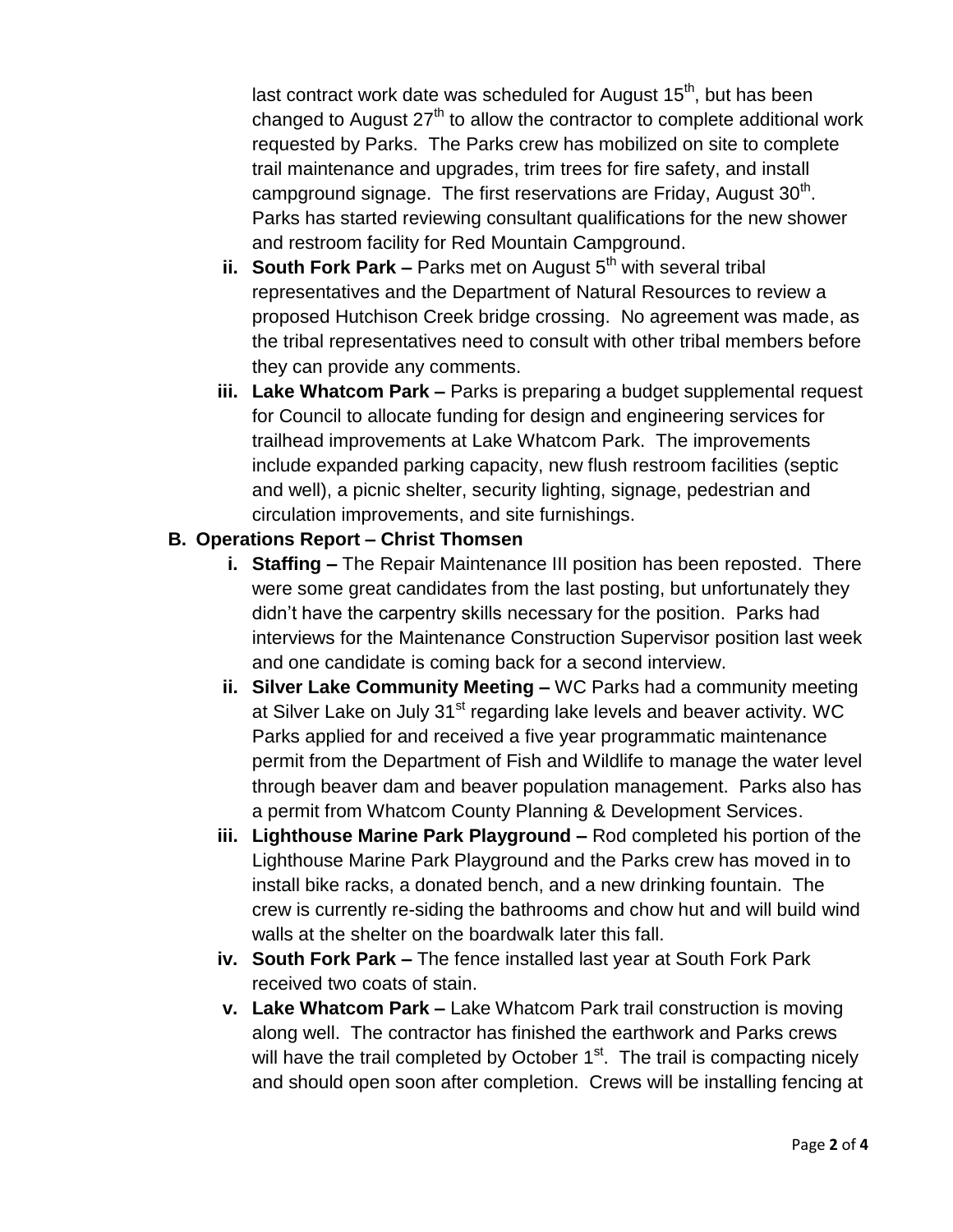stream crossings on the Hertz Trail to keep people and dogs out of the streams while the Kokanee are running.

- **C. Director's Report – Michael McFarlane**
	- **i. Lummi Island Heritage Trust –** Mike met with the Lummi Island Heritage Trust to discuss the Aiston Preserve, a 105 acre piece of property on Lummi Island that was purchased by Whatcom County. The property boasts 4,000 feet of saltwater frontage, a rock quarry, pocket beaches, eelgrass beds, rare plants, and beautiful views of Mount Baker. There is a lot of industrial equipment and debris left over from the rock quarry that will be removed next year. The park will be managed by the Lummi Island Heritage Trust with Whatcom County having a public access and conservation easement on it. The preserve is not currently open to the public, but will eventually have parking, restrooms, trails, beach areas, and mooring buoys. The County Executive will determine what role the County will play in the development of the property. Richard Sturgill requested an aerial picture of the property.
	- **ii. Canyon Lake Community Forest –** There is a meeting at WC Parks Administrative Office on August 29<sup>th</sup> with Sierra Pacific Industries, Western Washington University, Whatcom Land Trust, and Department of Natural Resources to talk about Canyon Lake access.
	- **iii. Washington State University –** The agreement with Washington State University for the Master Gardener Program is being reviewed by Whatcom County legal staff.
	- **iv. Regional Indoor Sports Facility –** A community panel of recreation leaders, key players for Whatcom County Cities, and some local nonprofits is doing a feasibility study on a regional indoor sports facility (soccer fields, sports courts, etc.) that could potentially be located at Smith and Northwest. The next meeting is in September.
	- **v. Special Events Policy –** WC Parks is making changes to the Special Events Policy and would like to review it in September with the Commission. The Special Events process is very lengthy. Things to discuss include: agreements, insurance requirements, fees, time restrictions, liability/risk, and the permitting process.
	- **vi. Tower Easements –** The three tower easements are either in final stages or are out to the Commercial Vendors for approval.

# **VIII. UNFINISHED BUSINESS**

None

# **IX. NEW BUSINESS**

**A. Review 6 month Park and Center Use –** A handout with 2019 Park/Trail Attendance through July was shared with the Commission.